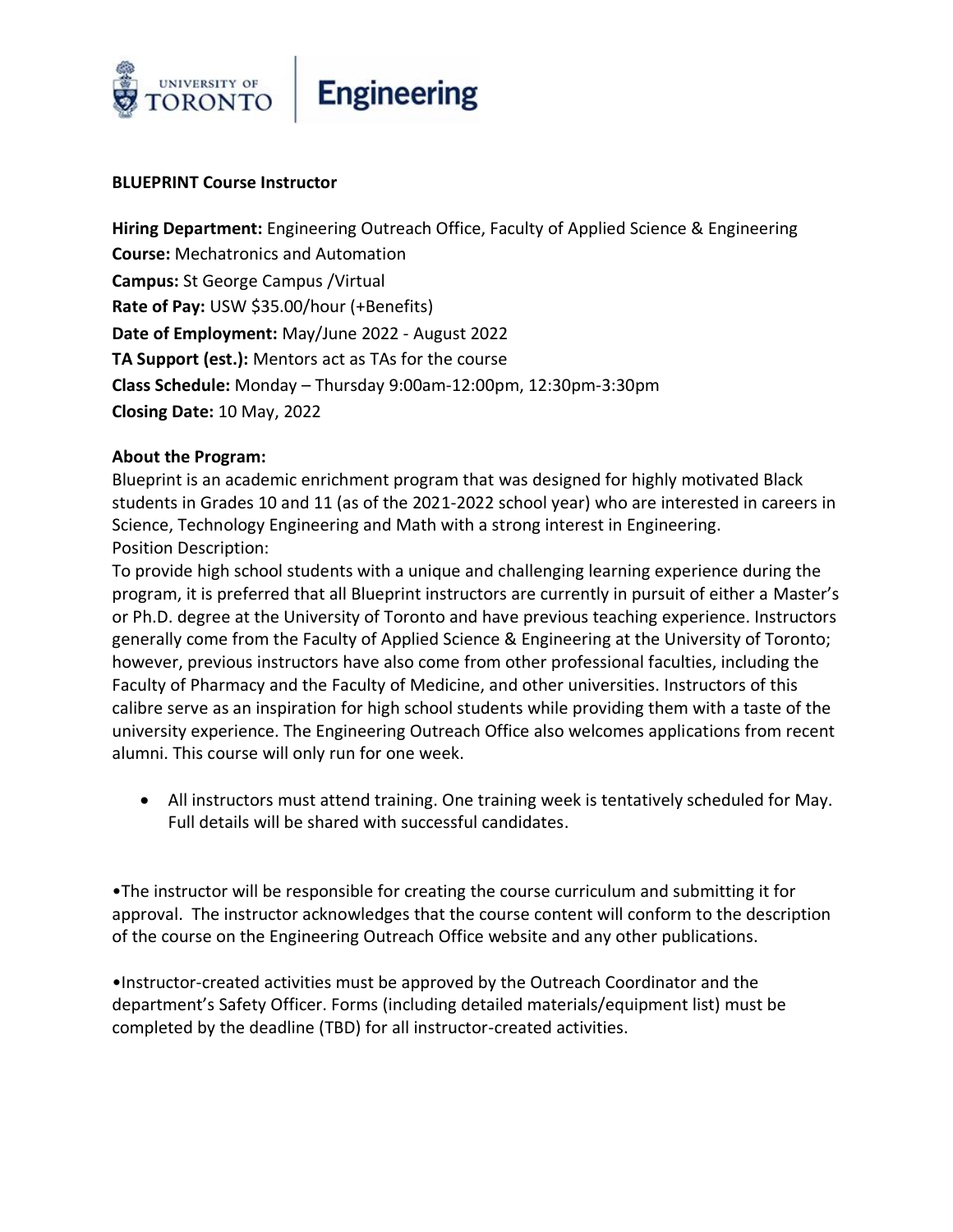

# **Engineering**

•The instructor will always be present in class and will facilitate the entire course. This includes arriving at 9:00 am on the first day of the course, and 8:30 am on all other days. At the end of the day, instructors are dismissed after a daily debrief (3:30pm).

•The instructor is responsible for conducting lessons, facilitating class discussion and/or debate, conducting/demonstrating laboratory and design activities, and providing in-class assistance to the participants. Additionally, the instructor will lead any applicable course field trips. The instructor is responsible for setting up lab equipment and audiovisual equipment as required for their course.

•The instructor is required to meet with the course mentors before the specified date set by the Outreach Coordinator and remain in close communication with the staff until the delivery of the course.

•Each instructor is required to meet with Blueprint Team Leader and Materials Team (2 hours) at least once in May or June to review course logistics, materials, and facilities.

• Blueprint course instructors are also required to help with Blueprint Summit in August.

#### **Qualifications:**

•M.Sc. or Ph.D. candidate preferred, ideally in Mechanical Engineering, Electrical Engineering or Computer Science.

•Applicants should have a strong record of teaching, particularly using engaging teaching methods.

•Applicants must be able to demonstrate a considerable depth of knowledge and experience in the subject area.

•Relevant skills, including 3D computer-aided design (CAD) software, programming languages (including C, MATLAB, and Python), circuit design, microcontroller theory.

•The applicant must speak to a group (50 students) in a clear voice and explain concepts clearly.

- •Demonstrated leadership skills; adept at working independently and in a team environment.
- •High-level time management and organization skills
- •Familiarity with equity and social justice approaches to education.
- •Aptitude for problem-solving and ability to think critically and creatively.
- •Extensive knowledge of University of Toronto programs and services
- •Proficiency with relevant computer applications (MS Office, Google Suite, Zoom etc.)

### **Other**:

•If an offer of employment is extended, it will be conditional upon the submission of a police records check clearance letter AND proof of completion of mandatory online U of T training (AODA, WHMIS, Basic Health and Safety Awareness Training).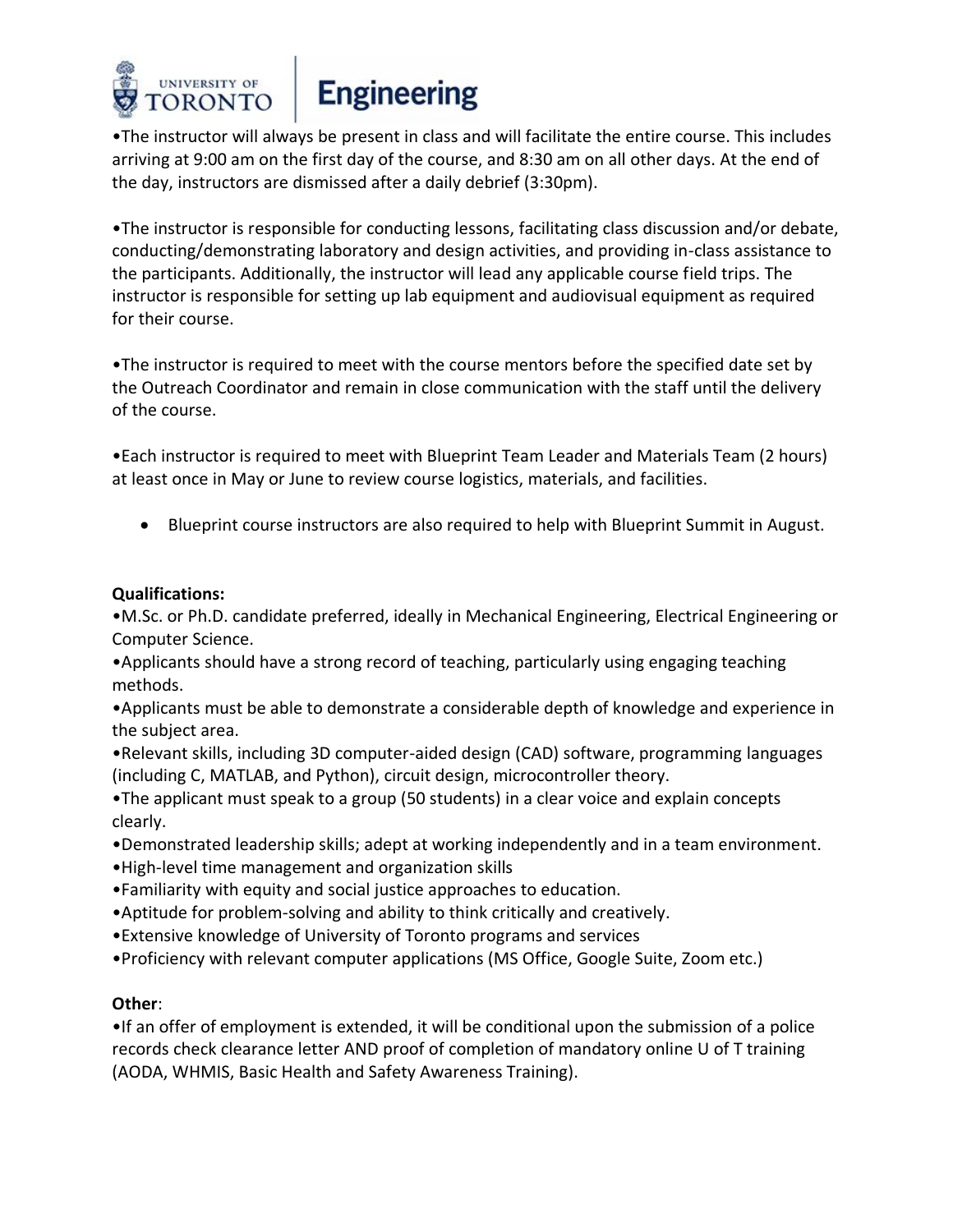

# **Engineering**

•There are no marking or evaluation assignments/duties for Blueprint; however, the instructor may choose to produce problem sets, non-marked mini-assignments, or reading for the class depending upon the nature of the particular course.

•Instructors are required to be part of the opening (9:00 am-9:30 am on the first day) ceremonies as directed by the Program Coordinator.

•Instructors are required to comply with any safety procedures outlined in training.

•Instructors must be able to work flexible hours, including some evenings and weekends.

•Instructors will contribute to maintaining a safe virtual environment (arriving to online sessions early, monitoring chat and breakout groups, upholding the Student Code of Conduct, etc.)

•Instructors are expected to communicate all concerns and incidents to the Program Coordinator immediately. Instructors will promptly complete documentation related to any incidents.

•Instructors are required to complete all course feedback forms in a timely fashion and submit them to the Program Coordinator at the completion of each course.

•Instructors are encouraged to offer support and guidance and demonstrate leadership to all program participants being mindful that they represent the Faculty of Applied Science & Engineering and the University of Toronto.

### **How to Apply:**

Applicants submit:

- 1. Cover-letter
- 2. Résumé/CV

Qualified applicants should submit their cover letter and résumé/CV to the attention of Cassandra Abraham, Coordinator, Engineering Outreach Office at [Cassandra.abraham@utoronto.ca](/Users/cassandraabraham/Downloads/Cassandra.abraham@utoronto.ca)

Please include the position you are applying for in the subject line.

The University of Toronto is strongly committed to diversity within its community and especially welcomes applications from racialized persons / persons of colour, women, Indigenous / Aboriginal People of North America, persons with disabilities, LGBTQ persons, and others who may contribute to the further diversification of ideas. The University of Toronto invites all qualified applicants to make application. Preference in hiring shall be given to Graduate Students enrolled in the School of Graduate Studies of the University of Toronto or those who have made application to be enrolled in the School of Graduate Studies of the University of Toronto. The University strives to be an equitable and inclusive community, and proactively seeks to increase diversity among its community members. Our values regarding equity and diversity are linked with our unwavering commitment to excellence in the pursuit of our academic mission. The University is committed to the principles of the Accessibility for Ontarians with Disabilities Act (AODA). As such, we strive to make our recruitment, assessment and selection processes as accessible as possible and provide accommodations as required for